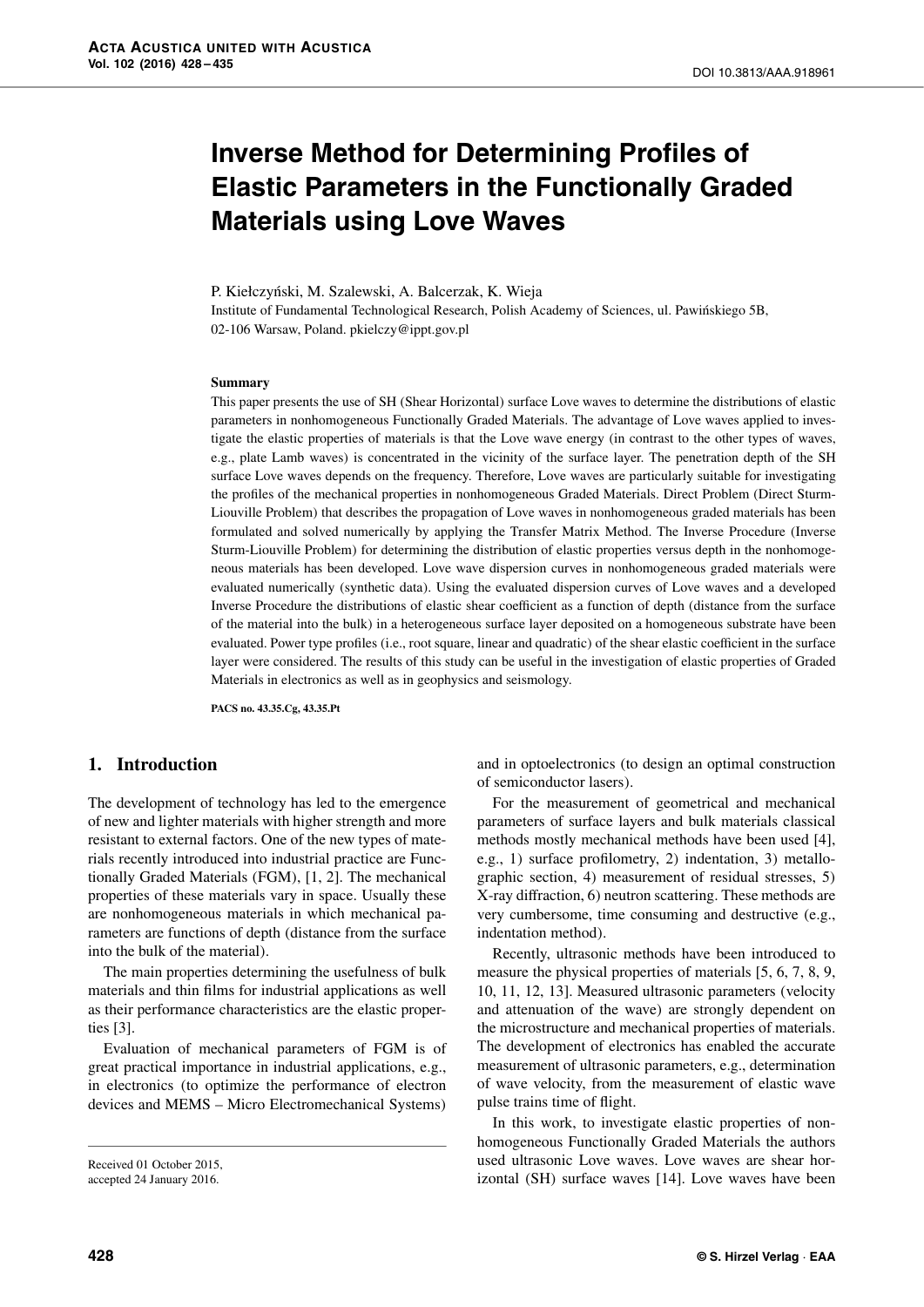used to characterize physical parameters of solids and liquids[15, 16, 17, 18, 19, 20, 21, 22] as well asin geophysics [23, 24].

The advantage of Love waves in relation to the surface Rayleigh waves is that they have only one component of the mechanical displacement, in contrast to Rayleigh waves, which have two components. For this reason, the mathematical description of the propagation of surface Love waves in the nonhomogeneous graded materials considerably simplifies. Love wave energy (in contrast to the other types of waves, e.g., plate Lamb waves) is concentrated in the vicinity of the surface layer. The penetration depth of the SH surface Love waves depends on the frequency. Therefore, Love waves are particularly suitable for investigating the profiles of the mechanical properties in nonhomogeneous Functionally Graded Materials.

The aim of the studies carried out by the authors was to determine profiles of shear elastic modulus changes in Graded Materials on the example of a nonhomogeneous elastic surface layer deposited on a homogeneous substrate. In considered Graded Materials, shear modulus of elasticity is a continuous function of depth (distance from the surface). In this purpose, the authors formulated the Inverse Method for determining profiles of the shear elastic coefficient changes as a function of depth (distance from the treated surface area), based on knowledge of the dispersion curves of the shear Love wave, which propagates in the considered nonhomogeneous elastic waveguides.

In order to determine the Love wave dispersion curves numerical experiment was carried out. The exact dispersion curves (determined from the solution of the Direct Sturm-Liouville Problem) have been distorted by random noise with a preset level. Obtained in this manner dispersion curves (synthetic data) are treated as experimental Love wave dispersion curves. These synthetic dispersion curves were subsequently used in numerical calculations of the Inverse Method.

In this work, the Direct Sturm-Liouville Problem that describes the propagation of shear surface Love waves in the considered nonhomogeneous elastic graded material has been solved employing the Transfer Matrix Method. Using a developed Inverse Method, the authors determined the shear elastic coefficient profiles in the considered layered nonhomogeneous Graded Materials.

Formulation and solution of the Direct Problem and Inverse Problem for the Love wave propagating in the considered waveguide structures (see Figure 1), in which the elastic properties vary continuously with depth, is a novelty.

The results of this work can be applied in the investigation of Graded Materials applied in the aviation, aerospace and electronic industry, in fine mechanics, biomaterials as well as in geophysics and seismology.

# **2. Direct Sturm-Liouville Problem**

Consider the propagation of Love waves in inhomogeneous elastic half-space in which the shear elastic coef-



Figure 1. Variation of the elastic coefficient  $c_{44}(x)$ , as a function of depth, in a non-homogeneous elastic graded layer deposited on a homogeneous elastic substrate.

ficient is a continuous function of depth, see Figure 1. Such structures may represent elastic media occurring in the structures used, among others, in the electronics, aerospace and astronautic industry.

Profiles of changes in the elastic coefficient  $c_{44}(x)$  in a nonhomogeneous elastic layer deposited on a homogeneous surface (see Figure 1) are represented by the following formulas:

a) square root type profile  $n = 1/2$  (profile no.1 in Figure 1)

$$
c_{44}(x)/c_0 = 1 - (\Delta c/c_0) [1 - (x/D)^{1/2}]
$$

$$
\cdot [H(x - D) - H(x)], \qquad (1a)
$$

b) linear profile (profile no.2 in Figure 1)

$$
c_{44}(x)/c_0 = 1 - (\Delta c/c_0) [1 - x/D] \cdot [H(x - D) - H(x)],
$$
 (1b)

c) quadratic profile (profile no.3 in Figure 1)

$$
c_{44}(x)/c_0 = 1 - (\Delta c/c_0) [1 - (x/D)^2] \cdot [H(x - D) - H(x)],
$$
 (1c)

where  $H(x)$  is the Heaviside step function, *D* is the depth of an inhomogeneous elastic layer.

Love wave is a Shear Horizontal (SH) surface wave which has only one component of the mechanical displacement (along the y axis) perpendicular to the direction of propagation ( $z$ -axis) and parallel to the surface ( $z = 0$ ) of the waveguide. Love wave that propagates in an inhomogeneous elastic waveguides is presented in Figure 2.

Shear horizontal surface Love waves propagating in the considered heterogeneous elastic waveguide can be represented in the form

$$
u = f(x) \exp (j(\beta z - \omega t)),
$$

where  $f(x)$  is the amplitude of the Love wave,  $\beta$  is a propagation constant of the wave,  $j = \sqrt{-1}$ , *x* is the distance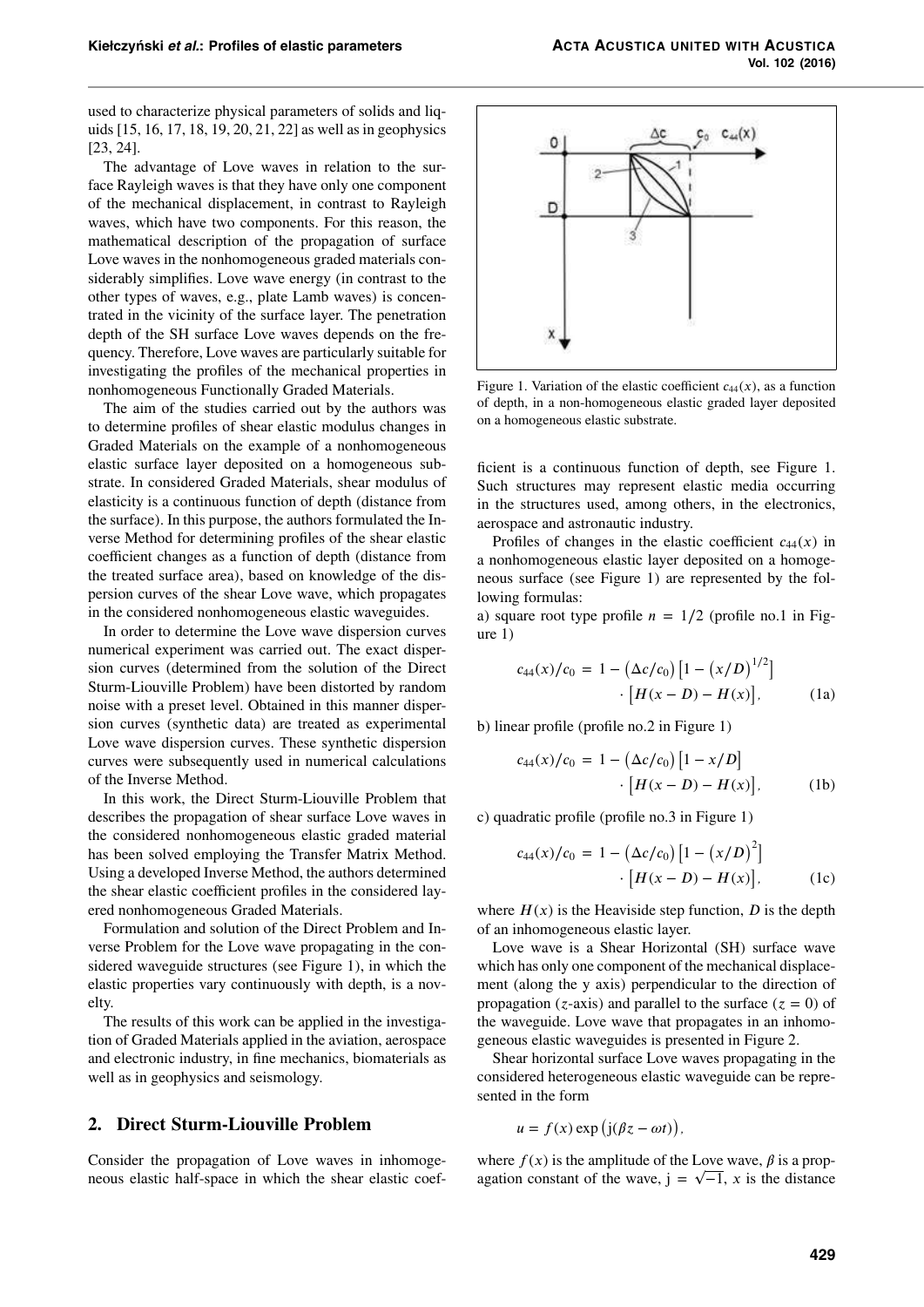

Figure 2. Love waves propagate in the direction of the *z*-axis. Mechanical vibration of the Love wave is performed along the *y*-axis. The shear elastic modulus  $c_{44}(x)$  of the inhomogeneous elastic waveguide varies continuously with the depth *x*.

from the surface (depth),  $z$  is the direction of wave propagation and  $\omega$  is an angular frequency. Love wave mechanical movement is performed along the *y*-axis.

Mechanical field generated by Love waves propagating in an inhomogeneous elastic graded medium satisfies the boundary conditions

a) on a free surface  $(x = 0)$ , the transverse shear stress

$$
\tau_{yx} = c_{44}(0) \frac{\mathrm{d} f(0)}{\mathrm{d} x} \exp \left( \mathrm{j} (\beta z - \omega t) \right)
$$

is equal to zero, hence  $df(0)/dx = 0$ ,

b) at large distances ( $x \to \infty$ ) from the surface ( $x = 0$ ) the mechanical displacement of the Love wave should tend to zero, i.e.,  $f(\infty) = 0$ .

The equation of motion for Love waves propagating in an inhomogeneous elastic medium (isotropic and in certain specified directions in media with regular and hexagonal symmetry) is represented by the Differential Problem [25]

$$
\frac{\mathrm{d}}{\mathrm{d}x}\left(c_{44}(x)\frac{\mathrm{d}f}{\mathrm{d}x}\right) + \rho\omega^2 f = c_{44}(x)\beta^2 f,\tag{2}
$$

$$
\frac{df(0)}{dx} = 0, \qquad f(\infty) = 0. \tag{3}
$$

The Differential Problem (2 and 3) is named the Direct Sturm-Liouville Problem. The solution of the Direct Sturm-Liouville Problem is a set of pairs  $(\beta_i^2, f_i(x))$ , where  $\beta_i^2$  is the *i*th eigenvalue,  $i = 1, 2, ..., n$ , *n* is the number of modes of Love waves propagating in considered waveguide and  $f_i(x)$  is the eigenvector corresponding to this eigenvalue. Eigenvalue corresponds to the phase velocity of the propagating surface Love wave, while the eigenvector describes the distribution of the mechanical displacement of an appropriate mode of the surface wave as a function of depth. The set of phase velocities of the surface Love wave for various values of frequency determines the Love wave dispersion curve.

In the present paper, we restricted our analysis of the propagation of Love waves in graded materials to the fundamental  $(i = 1)$  mode of Love waves. The reason that the authors analyzed only the fundamental mode of Love waves was as folllows:

A) The energy contained in the higher modes is lower than the energy carried by the fundamental mode.

B) Mechanical displacement of the fundamental mode of Love waves reaches a maximum value on the surface of the waveguide. By contrast, the mechanical displacement of the higher modes of Loves wave attains a maximum value at some distance from the surface, in the bulk of the material.

C) The penetration depth for higher modes of Love waves is greater than the penetration depth for the fundamental mode.

D) The concentration of the Love wave energy in the vicinity of the surface for the fundamental mode is large. The concentration of energy in the subsurface region for higher modes is much smaller (due to their large penetration depth). For this reason, sensors of physical quantities of liquids (e.g., viscosity and density) based on the use of the fundamental mode of Love waves have the highest sensitivity.

All the above mentioned properties of the Love waves motivate the use only fundamental mode in the Love wave based bio and chemo-sensors. The constant density of the considered graded materials  $\rho = \rho_0$  =const. was assumed throughout the paper.

#### **2.1. Solution of the Direct Sturm-Liouville Problem**

Solution of the Sturm-Liouville Direct Problem (2-3) for arbitrary function  $c_{44}(x)$  is possible only numerically. Therefore, in the case of power type profiles (square root, linear and quadratic) of the elastic stiffness  $c_{44}(x)$ , the Direct Sturm-Liouville Problem was solved numerically. To this end, we applied the Transfer Matrix Method, that is a numerical algorithm developed to analyze seismic wave propagation in nonhomogeneous media in geophysics.

In the Transfer Matrix Method the nonhomogeneous elastic waveguide is divided (along the vertical *x*-axis) into a finite number of homogeneous layers [26, 27]. In each homogeneous layer, an ordinary differential equation of second order (Equation 2) occurring in the differential Sturm-Liouville Problem is replaced by the system of two ordinary differential equations of the first order. Here, the mechanical displacement of the Love wave and shear stress are the unknowns. Solving this set of differential equations in a layer, from knowledge of the mechanical displacement and shear stress on the upper surface of the layer, we can determine the mechanical displacement and shear stress on the lower surface of the layer. By performing this operation for each layer we can link the mechanical displacement and shear stress on the upper surface of the domain with the mechanical displacement and shear stress on the lower surface of the domain.

Imposing the appropriate boundary conditions on this two boundary surfaces leads to the dispersion equation for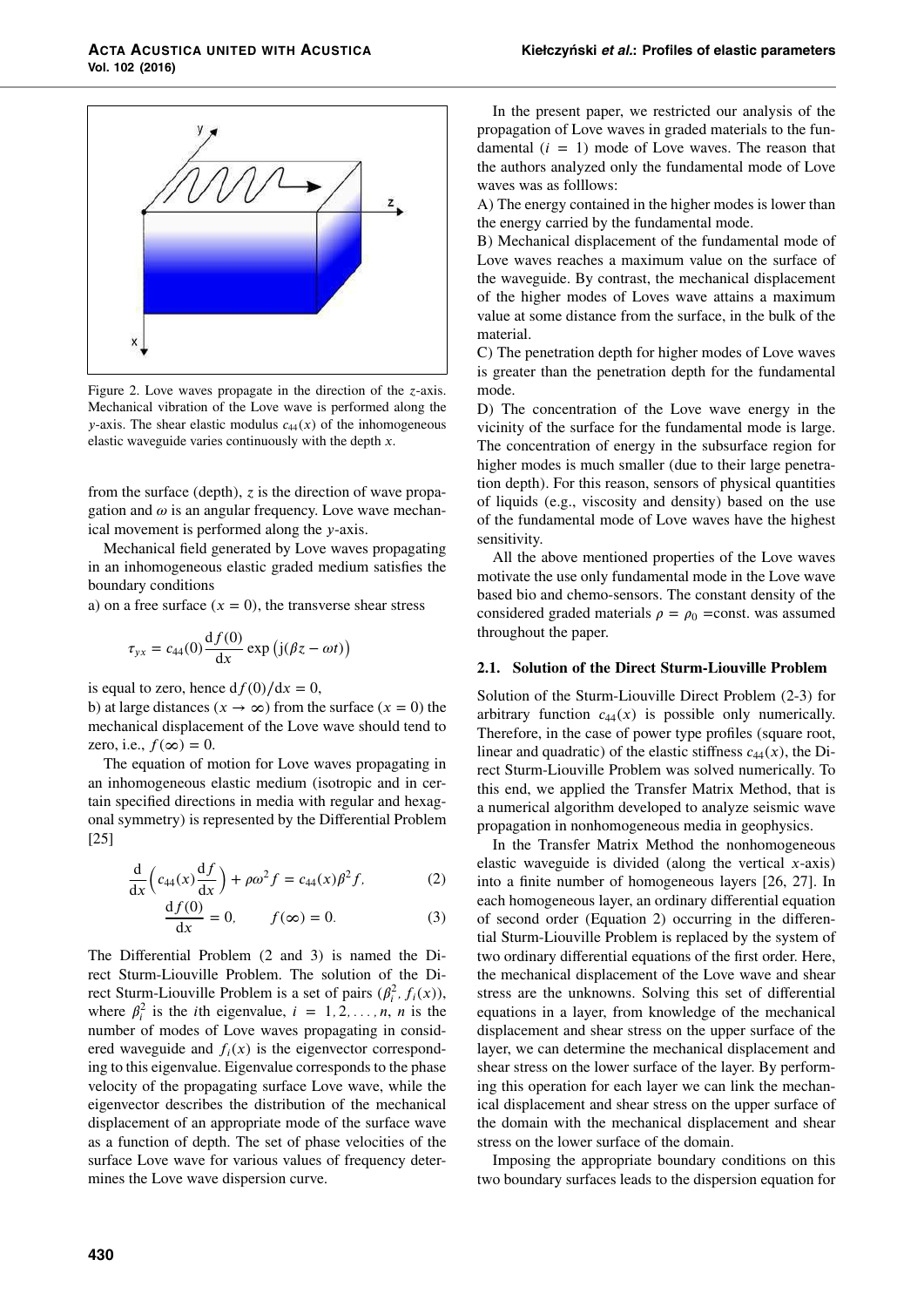the Love wave. This equation is nonlinear algebraic equation for the unknown  $\beta^2$ , where  $\beta$  is the wave number of the Love wave. Thus, the phase velocity of the Love wave amounts to  $v_p = \omega/\beta$ . Set of pairs  $(v_p, \omega)$  determines the phase velocity dispersion curves of the Love wave.

# **3. Inverse Sturm-Liouville Problem**

Generally speaking, the Inverse Problem consists in determining the input data (e.g., elastic coefficients of the medium) based on knowledge of the effects of the considered physical phenomenon e.g., measured dispersion curves of elastic wave propagating in the investigated material [28]. The basis for solving Inverse Problems is the ability to solve efficiently the Direct Problem.

Inverse Problem considered in this work relies on the determination of unknown elastic parameters from the measured dispersion curves (phase velocity as a function of frequency) for Love waves that propagate in an inhomogeneous elastic waveguide. To solve the Inverse Problem one has to perform the following steps:

- solve Direct Problem,
- determine experimentally dispersion curves,
- solve Inverse Problem.

In this paper, the Inverse Problem was formulated and solved as an optimization problem [28] with properly defined objective function.

#### **3.1. Objective function**

The objective function is a measure of the distance between the mathematical model of the investigated object and the real object. The objective function depends on the distribution of the elastic coefficient  $c_{44}(x)$  in nonhomogeneous investigated elastic structure, frequency, and experimental data (phase velocity of the surface Love wave). The nonhomogeneous elastic layer from Figure 1 was divided into 10 homogeneous layers. Values of the  $c_{44}(x)$ coefficient at 9 evenly spaced discrete points of the surface layer, i.e.,  $c_{44}(x_i)$ ,  $i = 1, 2, \ldots, 9$  are treated as the unknowns to be determined from the Inverse Procedure. The objective function was introduced and defined as

$$
\Pi(t_1, t_2, \dots, t_9) = \sum_{i=1}^{N_e} \left\{ \left( \frac{v_i^{\exp} - v_i^{\exp}(t_1, t_2, \dots, t_9)}{v_i^{\exp}} \right)^2 \right\}, \tag{4}
$$

where  $N_e$  is the number of experimental frequencies,  $v_i^{\text{exp}}$ where  $N_e$  is the number of experimental requencies,  $v_i$  is the measured phase velocity,  $v_i^{cal}$  is the calculated phase velocity,  $t_1 = c_{44}(x_1), t_2 = c_{44}(x_2), \ldots, t_9 = c_{44}(x_9),$ represent operational variables, that are determined from the solution of the Inverse Sturm-Liouville Problem.

The objective function Π represents the distance between the data obtained from the experiment  $v_i^{\text{exp}}$  $\int_{i}^{\exp}$  and data predicted from the theoretical model  $v_i^{\text{cal}}$ . Optimized are elastic parameters of the layer, i.e.,  $c_{44}(x)$ , whereas the material parameters of the substrate are given  $(c_{44}(x_{10}) = c_0)$ and  $\rho_0$ ).

Making use of the optimization methods a minimum of the objective function was determined. This enabled the determination of the optimum values for the unknown distribution of the elastic coefficient  $c_{44}(x)$  in the nonhomogeneous graded layer. To minimize the considered objective function Π the appropriate optimization procedures from the Scilab software package were employed [29, 30].

To solve the nonlinear minimization problem the optimization numerical procedures of the Nelder-Mead type [31] were used. In this solving routine, guess initial values for the unknowns are required. Initial guess values should be taken from the physical conditions. Their values must be realistic.

#### **3.2. Numerical experiment (synthetic data)**

In this study, the following values of material parameters of the considered nonhomogeneous elastic layer of depth *D* from Figure 1 were used:

$$
c_0 = 2.564 \cdot 10^{10} \text{ N/m}^2
$$
,  $v_0 = 1849 \text{ m/s}$ ,  
\n $\rho_0 = 7.5 \cdot 10^3 \text{ kg/m}^3$ ,  $\Delta c/c_0 = 0.088$ .

 $v_0$  is the velocity of the bulk shear wave in the substrate. Homogeneous elastic half-space extends from  $x = D$  to  $x = \infty$ .

These parameters are typical for PZT-4 [32] ceramics with elastic properties perturbed in the vicinity of the surface.

In our numerical experiments we determined the dispersion curves numerically. In the first step, by solving the Direct Problem (Equations 2 and 3), we calculated the phase velocity curves (see Figures 3, 4 and 5) for the exact values of the elastic coefficient from Figure 1. The dispersion curves represented in Figures 3, 4 and 5 by solid lines (not corrupted by noise) are regarded as exact dispersion curves.

Subsequently, we added random errors (e.g., 1%, 5%, 10%) to these values of the phase velocity. Obtained in this way dispersion curves are treated in the Inverse Procedure as simulated experimental curves. Points marked in Figures 3, 4 and 5 by diamond symbols indicate exemplary synthetic (experimental) dispersion curves obtained by corrupting the exact dispersion curves by random noise on the level of  $\pm 1\%$ .

The upper and lower dashed lines delimit the synthetic dispersion curves of phase velocity which results from exact dispersion curves (solid lines) that are subject to corruption by  $\pm 1\%$  maximum random noise. Dispersion curves were evaluated and disturbed by random noise for 6 various values of normalized frequency  $D/L$ :  $D/L =$ 0.5, 1.0, 2.0, 3.0, 4.0 and 5.0.

Numerical calculations have been performed by using the software package Scilab. In the numerical calculations, we assumed the value of thickness  $D/L = 0.4$  mm. In this case, the value of  $D/L = 1$  corresponds to frequency 4.6225 MHz, and  $D/L = 5$  corresponds to frequency 23.11 MHz. Measurement of surface waves velocity in the MHz frequency range are usually performed in quantitative nondestructive evaluation experiments (QNDE).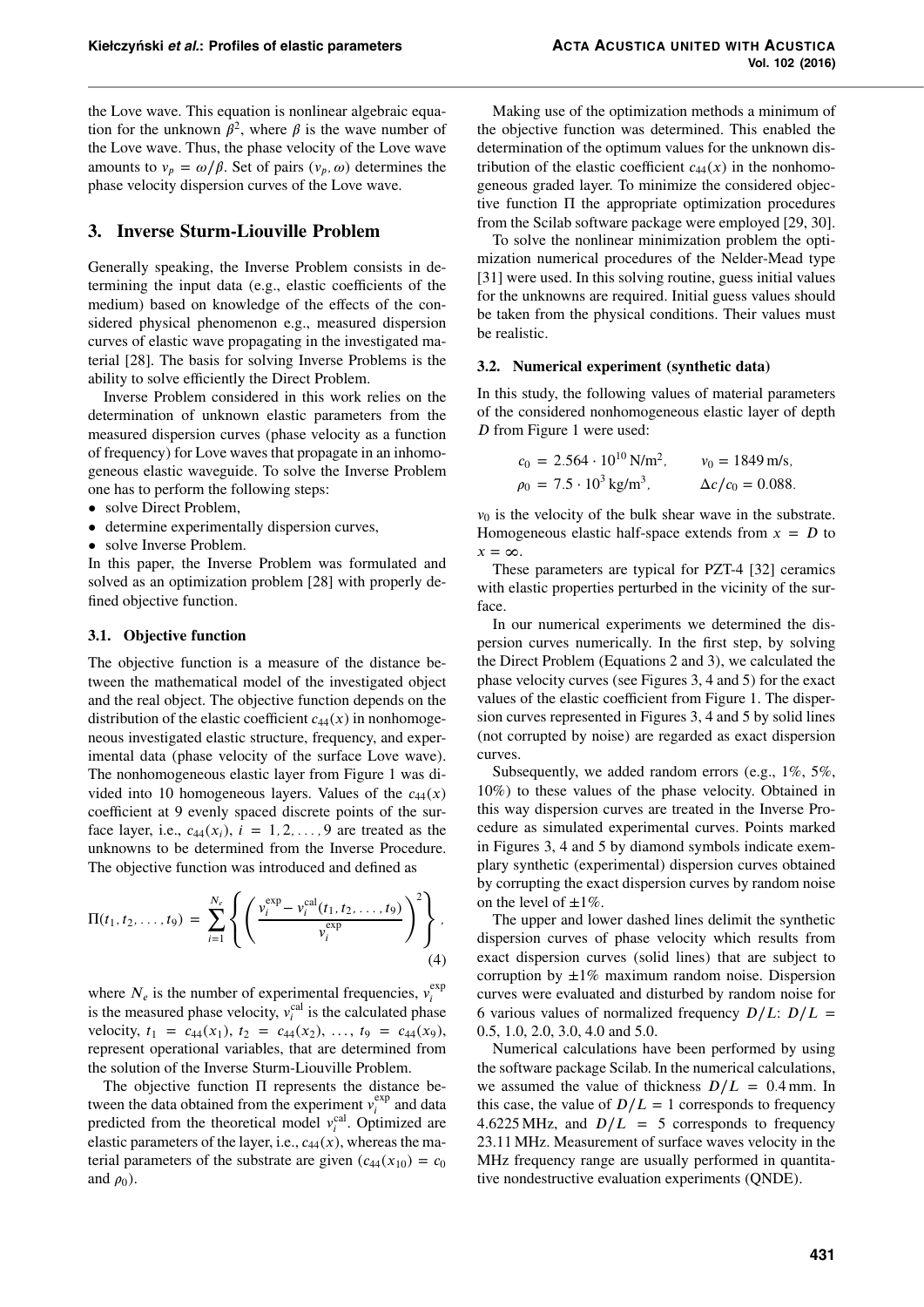

Figure 3. Phase velocity dispersion curves of Love wave propagating in a nonhomogeneous Graded elastic surface layer deposited on a homogeneous substrate. Elastic coefficient  $c_{44}(x)$  in the surface layer varies according to the square root function of the depth.



Figure 4. Phase velocity dispersion curves of Love wave propagating in a nonhomogeneous Graded elastic surface layer deposited on a homogeneous substrate. Elastic coefficient *c*44(*x*) in the surface layer is a linear function of the depth.

# **4. Results of numerical calculations and discussion**

The Direct Problem that describes the propagation of Love waves in nonhomogeneous elastic Graded Materials was formulated and solved numerically by employing the Transfer Matrix Method [26, 27]. Theoretical (exact) dispersion curves for the Love surface waves, propagating in the selected nonhomogeneous structures, were solutions of the Direct Problem.

The Inverse Problem was formulated and solved as an Optimization Problem. Consequently, the objective function depending on the unknown distribution of the elastic



Figure 5. Phase velocity dispersion curves of Love wave propagating in a nonhomogeneous Graded elastic surface layer deposited on a homogeneous substrate. Elastic coefficient  $c_{44}(x)$  in the surface layer follows the quadratic function of the depth.

coefficient  $c_{44}(x)$  in nonhomogeneous Graded Materials was determined and minimized. The minimization problem was solved using the computer program implemented in Scilab software package. The Nelder-Mead algorithm was employed, that uses the concept of Simplex along with nonlinear optimization [29, 30].

The nonhomogeneous surface layer from Figure 1,  $x \in$ [0, D] was divided into 10 homogeneous elastic layers. Unknown values of the elastic coefficient  $c_{44}(x)$  are determined in 9 evenly spaced points  $[x_1, x_2, \ldots, x_9]$  at the layers' boundaries. Thus, an unknown vector of the elastic coefficient is sought in the form of

$$
c_{44}^{\text{eval}} = [c_{44}(x_1), c_{44}(x_2), \dots, c_{44}(x_9)]^{\text{T}}.
$$

Minimization of the objective function subject to the given constraints  $(c_0 - \Delta c < c_{44}(x_i) < c_0, i \in [1...9]$  results in the optimum values of unknown parameters (i.e., the distribution of shear elastic coefficient  $c_{44}^{\text{eval}}$  with depth).

Figure 6 illustrates an exemplary distribution of elastic coefficient  $c_{44}^{\text{eval}}$  in the surface layer as a function of depth for the square root type profile obtained using the Inverse Method (dotted line). Numerical experiment has been conducted for random noise level of 1%. Solid line represents an exact profile given by plot no.1 in Figure 1.

Exemplary distribution of changes in the elastic coefficient  $c_{44}^{\text{eval}}$  in the surface layer for the linear type profile, resulting from the application of the Inverse Method, is presented in Figure 7. Numerical experiment has been performed for random noise level of 1%.

Figure 8 shows (obtained from the Inverse Method) an exemplary distribution of the elastic coefficient  $c_{44}^{\text{eval}}$  in the surface layer as a function of depth for a quadratic type profile. Numerical experiment has been performed for random noise level of 1%.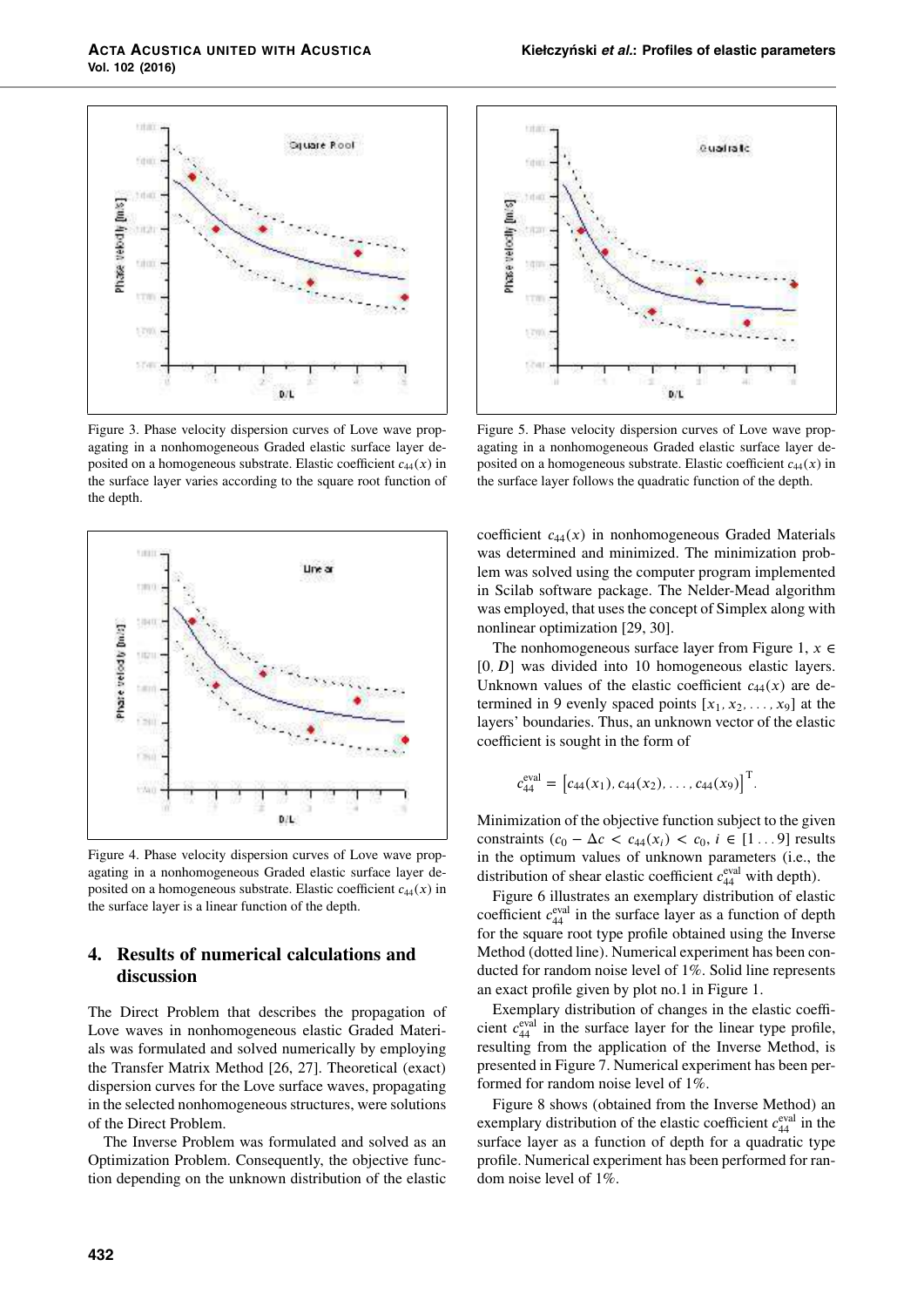

Figure 6. Elastic coefficient  $c_{44}^{\text{eval}}$  evaluated from the Inverse Problem (dotted line). Solid line represents an exact distribution of the shear elastic coefficient  $c_{44}(x)$  for square root type profile (given by Equation 1a).

#### **4.1. Relative error**

The relative error is a quantitative measure of the distance between the evaluated (from the Inverse Method) profile of the elastic coefficient  $c_{44}^{\text{eval}}$  and the exact profile  $c_{44}^{\text{exact}}$  of the elastic coefficient from Figure 1, e.g., linear, quadratic etc.

Using the concept of norm ||·|| (introduced by the Polish mathematician Stefan Banach), relative error of a single measurement of the elastic coefficient  $c_{44}(x)$  can be defined as follows: Relative Error =  $||c_{44}^{\text{eval}} - c_{44}^{\text{exact}}||/||c_{44}^{\text{exact}}||$ .

In this work, as the norm of the numerical sequence, the  $l_1$  norm was chosen. This norm is the sum of modulus of subsequent sequence elements. In this way, the relative error  $(R \text{ } err)$  of a single measurement (evaluation) of the elastic coefficient  $c_{44}(x)$  amounts to

$$
(R \text{ err})_{N=1} = \frac{||c_{44}^{\text{eval}} - c_{44}^{\text{exact}}||_{l_1}}{||c_{44}^{\text{exact}}||_{l_1}}
$$
(5)  

$$
= \left[|c_{44}^{\text{eval}}(x_1) - c_{44}^{\text{exact}}(x_1)| + |c_{44}^{\text{eval}}(x_2) - c_{44}^{\text{exact}}(x_2)| + \cdots + |c_{44}^{\text{eval}}(x_9) - c_{44}^{\text{exact}}(x_9)|\right]
$$

$$
\left[|c_{44}^{\text{exact}}(x_1)| + |c_{44}^{\text{exact}}(x_2)| + \cdots + |c_{44}^{\text{exact}}(x_1)|\right]^{-1}.
$$

Similarly, the relative error for a series of *N* evaluations (from the solution of the Inverse Problem) of the distribution of the elastic coefficient  $c_{44}(x)$ , is defined as

$$
(R \, err)_N = \left\{ \frac{|| (c_{44}^{\text{eval}})_1 - c_{44}^{\text{exact}} ||_{l_1}}{|| c_{44}^{\text{exact}} ||_{l_1}} + \frac{|| (c_{44}^{\text{eval}})_2 - c_{44}^{\text{exact}} ||_{l_1}}{|| c_{44}^{\text{exact}} ||_{l_1}} + \cdots + \frac{|| (c_{44}^{\text{eval}})_N - c_{44}^{\text{exact}} ||_{l_1}}{|| c_{44}^{\text{exact}} ||_{l_1}} \right\} / N. \tag{6}
$$

For subsequent profiles of the elastic modulus from Figure 1, a series of  $N = 10$  numerical measurements of Love wave dispersion curves was conducted. To this end, using a random number generator, for each profile 10 different



Figure 7. Elastic coefficient  $c_{44}^{\text{eval}}$  evaluated from the Inverse Problem (dotted line). Solid line represents an exact distribution of the shear elastic coefficient  $c_{44}(x)$  for the linear type profile (given by Equation 1b).



Figure 8. Elastic coefficient  $c_{44}^{\text{eval}}$  evaluated from the Inverse Problem (dotted line). Solid line represents an exact distribution of the shear elastic coefficient for quadratic type profile (given by Equation 1c).

dispersion curves of Love waves were evaluated corrupting the exact dispersion curve by the random error of a specific level. Each of these dispersion curves (synthetic data), was used in the calculations of the Inverse Method. Using, obtained in such a manner, elastic coefficient profiles  $c_{44}^{\text{eval}}$ , the relative error of determining the distribution of the elastic coefficient  $c_{44}(x)$ , treated as a function of depth, has been determined, see Table I.

Table I contains the relative error for the series of  $N =$ 10 evaluations of the unknown distribution of the modulus of elasticity  $c_{44}(x)$  for the subsequent profiles from Figure 1 and the different levels of random noise. 10 inversions for each type of the profile and each level of noise have been performed. In Table I, the average values of 10 subsequent inversions are inserted.

As can be seen from Table I and Figures 6, 7 and 8, the proposed Inverse Method can be effectively used to identify the modulus of elasticity  $c_{44}(x)$  profile changes in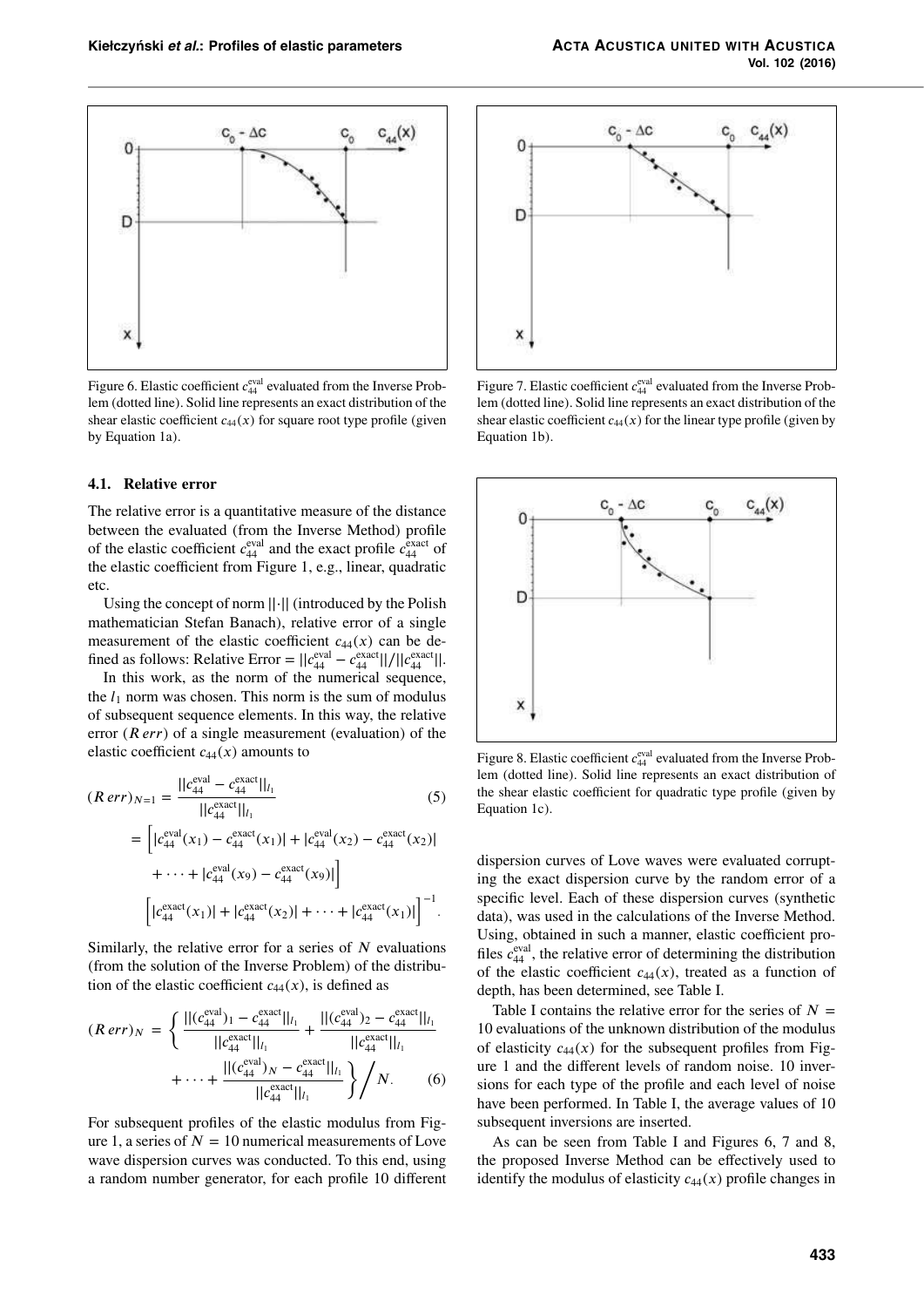| Random error               | $0.1\%$ | $1\%$ | 5%    | 10%   |
|----------------------------|---------|-------|-------|-------|
| square root profile $[\%]$ | 3.59    | 9.93  | 13.31 | 16.21 |
| linear profile $[\%]$      | 4.58    | 9.39  | 13.52 | 15.42 |
| quadratic profile $[\%]$   | 2.68    | 631   | 9.98  | 14.67 |

Graded Materials. The accuracy of the obtained (from Inverse Method) modulus of elasticity  $c_{44}(x)$  profile changes is good.

# **5. Conclusions**

In this work, Love waves which are horizontally polarized surface waves were employed to determine the distribution of the elastic coefficient profiles in Graded Materials.

An Inverse Method that uses Love waves for determining the distribution of the shear elastic coefficient  $c_{44}(x)$ in elastic Functionally Graded Materials, from evaluated dispersion curves, has been developed.

The advantage of Love waves with respect to the Rayleigh wave is that the Love wave has only one component of the mechanical displacement, in contrast to Rayleigh waves which possess two components of the mechanical displacement. For this reason, the mathematical description of the propagation of SH Love waves in Graded Materials is significantly simplified.

In the paper, the Sturm-Liouville Direct Problem for the Love wave propagating in a nonhomogeneous elastic layer deposited on the homogeneous substrate was formulated and solved using the Transfer Matrix Method. Subsequently, the Inverse Problem for the ultrasonic Love wave propagating in the considered inhomogeneous waveguide structure was also formulated and solved. The Inverse Problem was formulated and solved as an optimization problem.

Formulation and solution of the Direct Problem and Inverse Problem for the Love wave propagating in the considered elastic graded structures is a novelty.

The results obtained in this study can be helpful in determining profiles of elastic coefficients changes in various Graded Materials. Materials of this type are produced during technological processes used in many industries such as: electronic, aviation, aerospace, automotive as well as in medicine and biomechanics. Moreover, the results of this work can also be employed in geophysics and seismology for investigation structure and the elastic properties of the Earth's interior, [33].

### **Acknowledgement**

The project was funded by the National Science Centre (Poland), granted on the basis of Decision No. 2011/ 01/B/ST8/07763.

### **References**

- [1] S. Suresh, A. Mortensen: Fundamentals of functionally graded materials. The Institute of Materials, London, 1998.
- [2] S. K. Bohidar, R. Sharma, P. R. Mishra: Functionally graded materials: a critical review. International Journal of Research **1** (2014) 289–301.
- [3] J. Chang, Z. Yang, J. Xu: Inverse method for the determination of elastic properties of coating layers by the surface ultrasonic waves. Journal of Zhejiang University, Science **6** (2005) 945–949.
- [4] R. Górecka, Z. Polański: Metrologia Warstwy Wierzchniej (in Polish). WNT, Warsaw, 1983.
- [5] J. Krautkramer, H. Krautkramer: Ultrasonic testing of materials. Springer, New York, 1983.
- [6] P. Kiełczyński, W. Pajewski, M. Szalewski: Piezoelectric sensors for investigations of microstructures. Sensors and Actuators A-Physical **65** (1998) 13–18.
- [7] T. T. Wu: Elastic wave propagation and nondestructive evaluation of materials. Proceedings of the National Science Council, ROC(A) **23** (1999) 703–715.
- [8] P. Kiełczyński, W. Pajewski, M. Szalewski: Admittance of axially polarized lossy piezoceramic cylinders loaded with a viscoelastic liquid. Journal of Applied Physics **91** (2002) 10181–10187.
- [9] P. Kiełczyński, W. Pajewski, M. Szalewski: Determination of the shear impedance of viscoelastic liquids using cylindrical piezoceramic resonators. IEEE Trans on Ultrasonics, Ferroelectrics and Frequency Control **50** (2003) 230–236.
- [10] P. Kiełczyński, M. Szalewski, R. M. Siegoczyński, A. J. Rostocki: New ultrasonic Bleustein-Gulyaev wave method for measuring the viscosity of liquids at high pressure. Review of Scientific Instruments **79** (2008) 026109–1–3.
- [11] H. K. Oh, W. Wang, K. Lee, C. Min, S. Yang: The development of a wireless Love wave biosensor on 41grad YX LiNbO3. Smart Materials and Structures **18** (2009) 025008.
- [12] A. J. Rostocki, R. M. Siegoczynski, P. Kiełczyński, M. Szalewski, A. Balcerzak, M. Zduniak: Employment of a novel ultrasonic method to investigate high pressure phase transitions in oleic acid. High Pressure Research **31** (2011) 334–338.
- [13] M. B. Amor, I. B. Salah, M. H. B. Ghozlen: Propagation behavior of Lamb waves on functionally graded piezoelectric plates. Acta Acustica united with Acustica **101** (2015) 435–442.
- [14] J. D. Achenbach: Wave propagation in elastic solids. North-Holland, Amsterdam, 1973.
- [15] P. Kiełczyński, W. Pajewski: Inverse method for determining the depth of nonhomogeneous surface layers in elastic solids from the measurements of the dispersion curves of group velocity of surface SH waves. Applied Physics A **48** (1989) 423–429.
- [16] P. Kiełczyński, M. Szalewski: An inverse method for determining the elastic properties of thin layers using Love surface waves. Inverse Problems in Science and Engineering **19** (2011) 31–43.
- [17] P. Kiełczyński, M. Szalewski, A. Balcerzak: Effect of a viscous liquid loading on Love wave propagation. International Journal of Solids and Structures **49** (2012) 2314– 2319.
- [18] P. Kiełczyński, M. Szalewski, A. Balcerzak, A. Malanowski, R. M. Siegoczyński, S. Ptasznik: Investigation of highpressure phase transitions in DAG (diacylglycerol) oil using the Bleustein-Gulyaev ultrasonic wave method. Food Research International **49** (2012) 60–64.